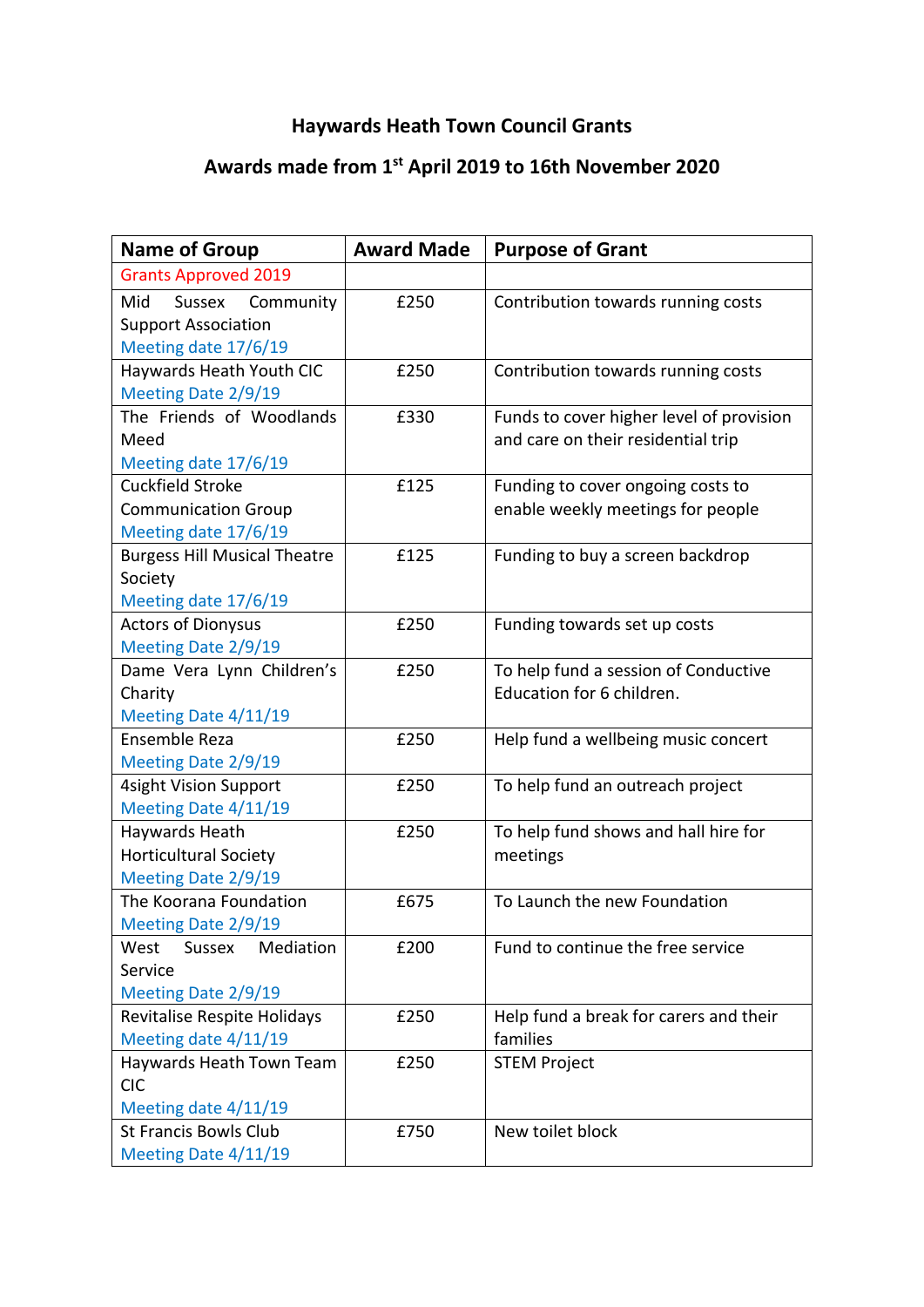| St<br>St<br>James<br>Peter<br>and  | £500    | One off cost                              |
|------------------------------------|---------|-------------------------------------------|
| Hospice                            |         |                                           |
| Meeting date 4/11/19               |         |                                           |
| Grants approved 2/2020             |         |                                           |
| <b>Sussex</b><br>of<br>Mid<br>Duke | £500    | Running Costs of award                    |
| <b>Edinburgh Centre</b>            |         |                                           |
| Meeting Date 28/2/20               |         |                                           |
| Age UK West Sussex                 | £750    | Funds towards new community garden        |
| Meeting Date 28/2/20               |         | and outside classroom                     |
| <b>Mid Downs Radio</b>             | £480    | Special plug to rewire speakers to hear   |
| Meeting Date 28/2/20               |         | around hospital                           |
| Haywards Heath Town Team           | £500    | Help stage an event                       |
| Meeting Date 28/2/20               |         |                                           |
| Haywards<br>Heath<br>Army          | £750    | Improve run down building                 |
| Cadets                             |         |                                           |
| Meeting Date 28/2/20               |         |                                           |
| Heath<br>172<br>Haywards           | £500    | Trailer for restored Bulldog RAF Aircraft |
| <b>Squadron RAF Air Cadets</b>     |         |                                           |
| Meeting Date 28/2/20               |         |                                           |
| Dolphins Practice<br>patient       | £500    | Materials and printing costs              |
| participation group                |         |                                           |
| Meeting Date 28/2/20               |         |                                           |
| <b>Mid Sussex Active</b>           | £750    | Inclusive sports project                  |
| Meeting Date 28/2/20               |         |                                           |
| Grants approved 6/2020             |         |                                           |
| <b>Friends of Embark</b>           | £440    | One off cost to upgrade website           |
| Meeting Date 29/6/20               |         |                                           |
| Sasbah                             | £250    | <b>Running costs</b>                      |
| Meeting Date 14/9/20               |         |                                           |
| Grants approved 11/2020            |         |                                           |
| <b>UK Harvest</b>                  | £250    | Food distribution costs                   |
| Meeting date 16/11/20              |         |                                           |
| <b>St Peter and St James</b>       | £500    | One off cost                              |
| Meeting Date 16/11/20              |         |                                           |
| <b>Building Hope</b>               | £250    | Project for Bentswood                     |
| Meeting Date 16/11/20              |         |                                           |
|                                    |         |                                           |
| Pending approval 1/2021            | Pending |                                           |
| <b>HH Tennis Club</b>              | £750    | Project on Hold due to Covid - to         |
| Meeting date 18/1/21               |         | re apply in due course                    |
|                                    |         |                                           |
| Grants approved 18/1/21            |         |                                           |
| Charitable<br>Garden<br>Grove      | £500    | Installation of a shed                    |
| Trust                              |         |                                           |
| Meeting date 18/1/21               |         |                                           |